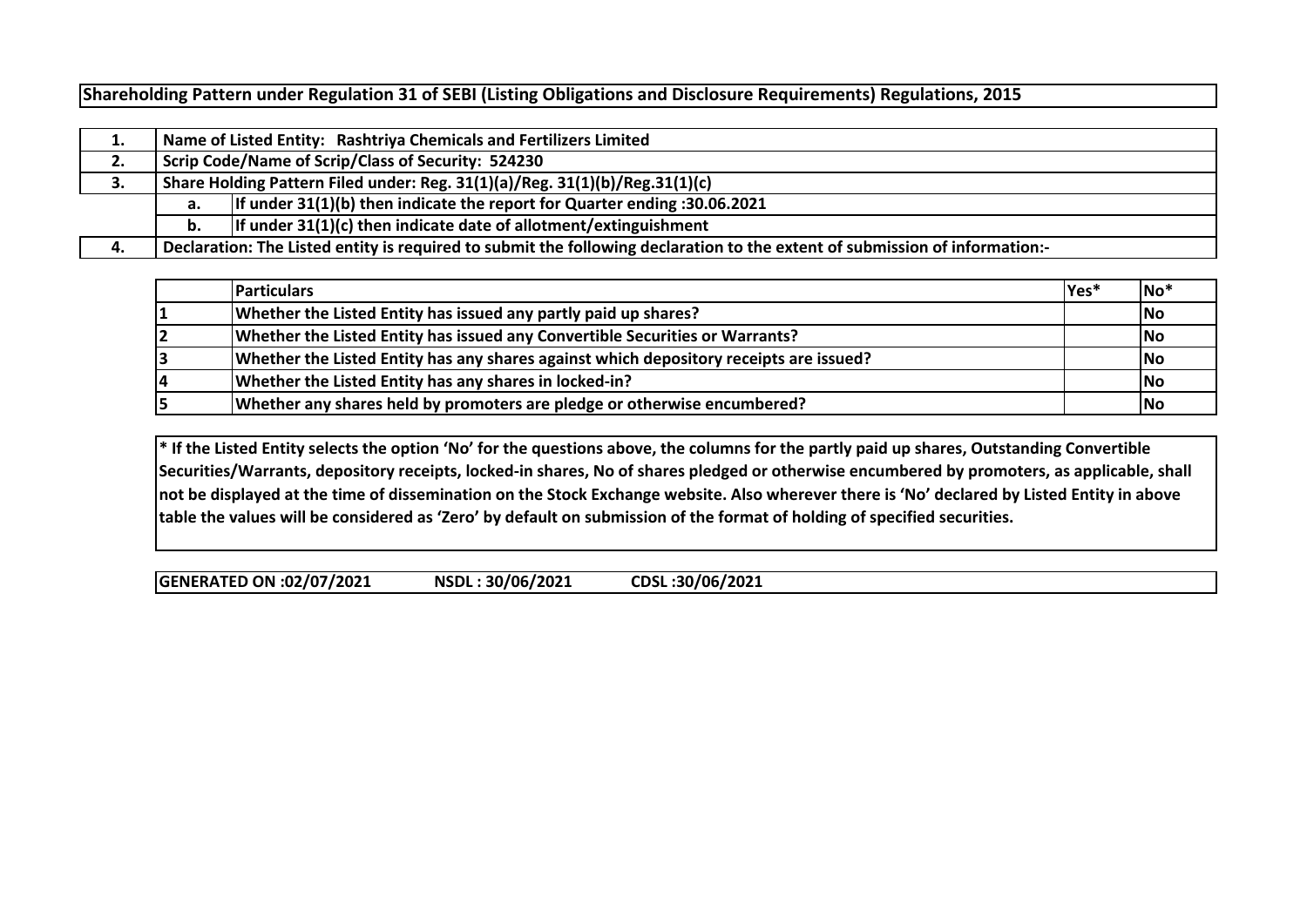|              | <b>Rashtriya Chemicals and Fertilizers Limited</b>          |         |                                |         |                      |                        |                                                                                                                            |                               |                                |             |           |                       |                                                        |         |               |                                                                                   |               |                  |
|--------------|-------------------------------------------------------------|---------|--------------------------------|---------|----------------------|------------------------|----------------------------------------------------------------------------------------------------------------------------|-------------------------------|--------------------------------|-------------|-----------|-----------------------|--------------------------------------------------------|---------|---------------|-----------------------------------------------------------------------------------|---------------|------------------|
|              | Table I - Summary Statement holding of specified securities |         |                                |         |                      |                        |                                                                                                                            |                               |                                |             |           |                       |                                                        |         |               |                                                                                   |               |                  |
|              |                                                             |         |                                |         |                      |                        |                                                                                                                            |                               |                                |             |           |                       |                                                        |         |               |                                                                                   |               |                  |
|              |                                                             |         |                                |         | No. of<br>No. of     |                        | Sharehold<br>ing as a %<br>Number of Voting Rights held in each class of No. of Shares<br>of total<br>securities<br>no. of |                               |                                |             |           | <b>Underlying</b>     | Shareholding, as<br>a % assuming full<br>conversion of | shares  |               | <b>Number of Shares</b><br>Number of Locked in pledged or otherwise<br>encumbered |               |                  |
|              |                                                             |         |                                | Partly  | shares               |                        | shares                                                                                                                     |                               |                                |             |           | Outstanding           | convertible                                            |         |               |                                                                                   |               | <b>Number of</b> |
|              |                                                             |         |                                | paid-up | underlyin            |                        |                                                                                                                            |                               | (calculate No of Voting Rights |             |           | convertible           | securities (as a                                       |         | As a % of     |                                                                                   | As a % of     | equity shares    |
|              |                                                             | Nos. of |                                | equity  |                      |                        | d as per                                                                                                                   |                               |                                |             |           | Total as a securities | percentage of                                          |         | total         |                                                                                   | total         | held in          |
|              |                                                             |         | sharehold No. of fully paid up | shares  | Depositor Total nos. |                        | SCRR,                                                                                                                      |                               |                                |             | % of      | (including            | diluted share                                          |         | <b>Shares</b> |                                                                                   | <b>Shares</b> | dematerialise    |
|              | Category Category of shareholder                            | ers     | equity shares held             | held    |                      | y Receipts shares held | 1957)                                                                                                                      | Class eg: X Class eg: y Total |                                |             | $(A+B+C)$ | <b>Warrants</b> )     | capital)                                               | No. (a) | held(b)       | <b>No.</b> (a)                                                                    | held(b)       | d form           |
|              | (11)                                                        | (III)   | (IV)                           | (V)     | (VI)                 | $(VII) =$              | (VIII) As a                                                                                                                |                               | (IX)                           |             |           | (X)                   | (XI)= (VII)+(X) As                                     |         | (XII)         |                                                                                   | (XIII)        | (XIV)            |
| (A)          | Promoter & Promoter Group                                   |         | 413769483                      |         |                      | 413769483              |                                                                                                                            | 75.0006 413769483             |                                | 0 413769483 | 75.0006   |                       | 75.0006                                                |         |               |                                                                                   |               | 413769483        |
|              | <b>Public</b>                                               | 240975  | 137918617                      |         |                      | 137918617              |                                                                                                                            | 24.9994 137918617             |                                | 0 137918617 | 24.9994   |                       | 24.9994                                                |         |               | 0 <sub>NA</sub>                                                                   | <b>NA</b>     | 136887927        |
| $(B)$<br>(C) | Non Promoter - Non Public                                   |         |                                |         |                      |                        |                                                                                                                            |                               |                                |             |           |                       |                                                        |         |               | 0 <sub>NA</sub>                                                                   | <b>NA</b>     |                  |
| (C1)         | <b>Shares Underlying DRs</b>                                |         |                                |         |                      |                        |                                                                                                                            |                               |                                |             |           |                       |                                                        |         |               | 0 <sub>NA</sub>                                                                   | <b>NA</b>     |                  |
| (C2)         | <b>Shares Held By Employee Trust</b>                        |         |                                |         |                      |                        |                                                                                                                            |                               |                                |             |           |                       |                                                        |         |               | 0 <sub>NA</sub>                                                                   | <b>NA</b>     |                  |
|              | Total                                                       | 240976  | 551688100                      |         |                      | 551688100              |                                                                                                                            | 100 551688100                 |                                | 0 551688100 | 100       |                       | 100                                                    |         |               |                                                                                   |               | 550657410        |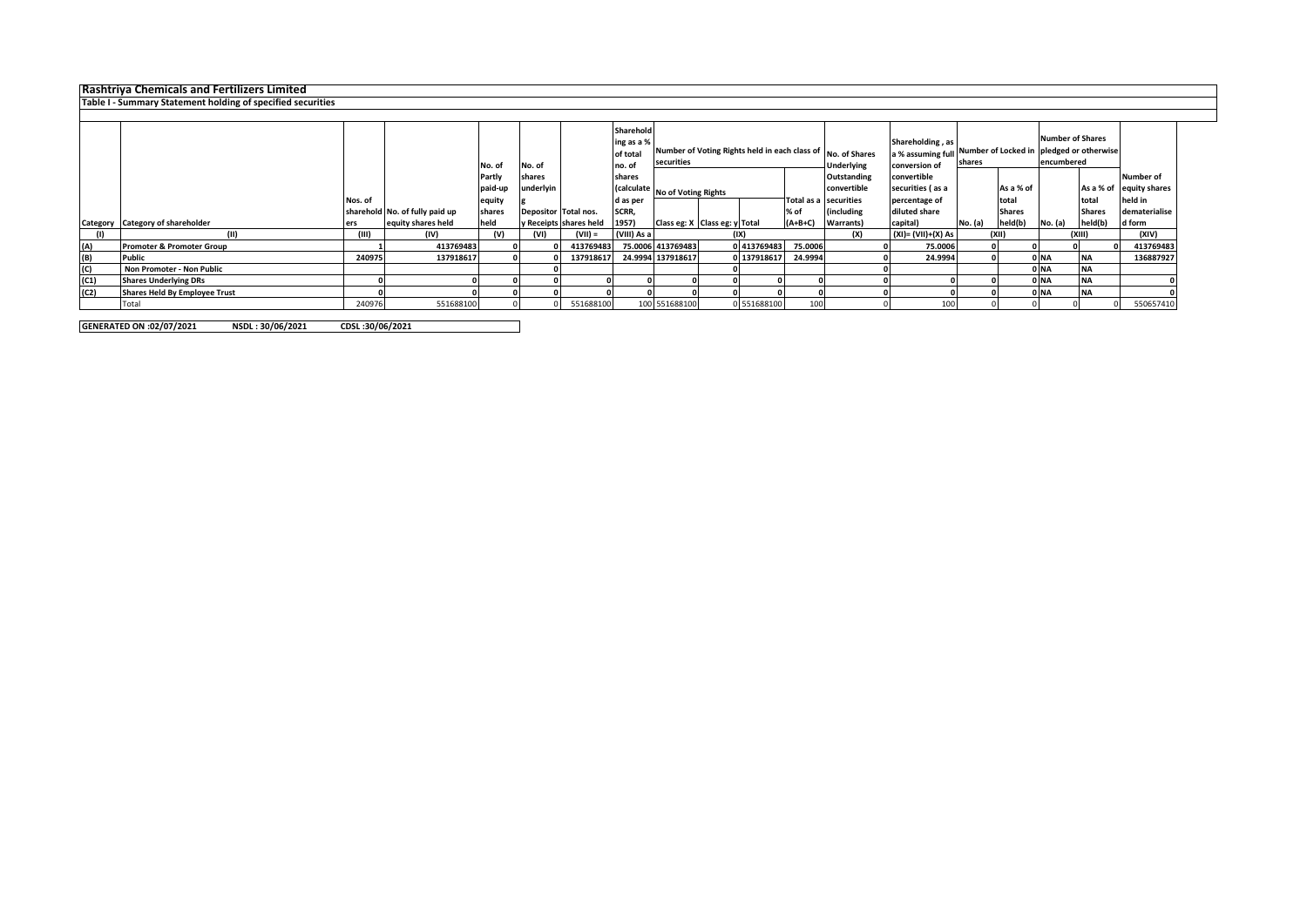|     | <b>Rashtriya Chemicals and Fertilizers Limited</b>                                   |                   |                             |                         |                                       |                                             |                                                               |                                      |                            |  |             |           |                                                                                  |                                                                   |         |                                       |                |                                                               |                                                                   |
|-----|--------------------------------------------------------------------------------------|-------------------|-----------------------------|-------------------------|---------------------------------------|---------------------------------------------|---------------------------------------------------------------|--------------------------------------|----------------------------|--|-------------|-----------|----------------------------------------------------------------------------------|-------------------------------------------------------------------|---------|---------------------------------------|----------------|---------------------------------------------------------------|-------------------------------------------------------------------|
|     | Table II - Statement showing shareholding pattern of the Promoter and Promoter Group |                   |                             |                         |                                       |                                             |                                                               |                                      |                            |  |             |           |                                                                                  |                                                                   |         |                                       |                |                                                               |                                                                   |
|     |                                                                                      |                   |                             |                         |                                       |                                             |                                                               |                                      |                            |  |             |           |                                                                                  |                                                                   |         |                                       |                |                                                               |                                                                   |
|     |                                                                                      |                   |                             |                         |                                       | No. of                                      |                                                               | Sharehold<br>ing %                   | calculated securities      |  |             |           | Number of Voting Rights held in each class of No. of Shares<br><b>Underlying</b> | Shareholding, as<br>conversion of                                 | shares  | a % assuming full Number of Locked in |                | <b>Number of Shares</b><br>pledged or otherwise<br>encumbered |                                                                   |
|     |                                                                                      |                   | Nos. of<br>sharehold equity | No. of fully<br>paid up | Partly<br>paid-up<br>equity<br>shares | shares<br>underlyin<br>Depositor Total nos. |                                                               | as per<br>SCRR,<br>1957 As a<br>% of | <b>No of Voting Rights</b> |  |             | % of      | Outstanding<br>convertible<br>Total as a securities<br><i><b>(including</b></i>  | convertible<br>securities (as a<br>percentage of<br>diluted share |         | As a % of<br>total<br><b>Shares</b>   |                | total<br><b>Shares</b>                                        | Number of<br>As a % of equity shares<br>held in<br>dematerialised |
|     | Category & Name of the shareholders                                                  | PAN               | ers                         | shares held             | held                                  |                                             | y Receipts shares held (A+B+C2) Class eg: X Class eg: y Total |                                      |                            |  |             | $(A+B+C)$ | <b>Warrants</b> )                                                                | capital)                                                          | No. (a) | held(b)                               | <b>No.</b> (a) | held(b)                                                       | form                                                              |
|     | (1)                                                                                  | (II)              | (III)                       | (IV)                    | (V)                                   | (VI)                                        | $(VII) =$                                                     | (VIII) As a                          |                            |  | (IX)        |           | (X)                                                                              | $(XI) = (VII)+(X) As$                                             |         | (X  )                                 |                | (XIII)                                                        | (XIV)                                                             |
|     | Indian                                                                               |                   |                             |                         |                                       |                                             |                                                               |                                      |                            |  |             |           |                                                                                  |                                                                   |         |                                       |                |                                                               |                                                                   |
| (a) | Individuals / Hindu Undivided Family                                                 |                   |                             |                         |                                       |                                             |                                                               |                                      |                            |  |             |           |                                                                                  |                                                                   |         |                                       |                |                                                               |                                                                   |
| (b) | Central Government / State Government(s)                                             |                   |                             | 413769483               |                                       |                                             | 413769483                                                     |                                      | 75.0006 413769483          |  | 0 413769483 | 75.0006   |                                                                                  | 75.0006                                                           |         |                                       |                |                                                               | 413769483                                                         |
|     | President Of India                                                                   | <b>EXEMPTCATG</b> |                             | 413769483               |                                       |                                             | 413769483                                                     |                                      | 75.0006 413769483          |  | 0 413769483 | 75.0006   |                                                                                  | 75.0006                                                           |         |                                       |                |                                                               | 413769483                                                         |
| (c) | <b>Financial Institutions / Banks</b>                                                |                   |                             |                         |                                       |                                             |                                                               |                                      |                            |  |             |           |                                                                                  |                                                                   |         |                                       |                |                                                               |                                                                   |
| (d) | Any Other (Specify)                                                                  |                   |                             |                         |                                       |                                             |                                                               |                                      |                            |  |             |           |                                                                                  |                                                                   |         |                                       |                |                                                               |                                                                   |
|     | Sub Total (A)(1)                                                                     |                   |                             | 413769483               |                                       |                                             | 413769483                                                     |                                      | 75.0006 413769483          |  | 0 413769483 | 75.0006   |                                                                                  | 75.0006                                                           |         |                                       |                |                                                               | 413769483                                                         |
|     | Foreign                                                                              |                   |                             |                         |                                       |                                             |                                                               |                                      |                            |  |             |           |                                                                                  |                                                                   |         |                                       |                |                                                               |                                                                   |
| (a) | Individuals (Non-Resident Individuals / Foreign Individuals)                         |                   |                             |                         |                                       |                                             |                                                               |                                      |                            |  |             |           |                                                                                  |                                                                   |         |                                       |                |                                                               |                                                                   |
| (b) | Government                                                                           |                   |                             |                         |                                       |                                             |                                                               |                                      |                            |  |             |           |                                                                                  |                                                                   |         |                                       |                |                                                               |                                                                   |
| (c) | <b>Institutions</b>                                                                  |                   |                             |                         |                                       |                                             |                                                               |                                      |                            |  |             |           |                                                                                  |                                                                   |         |                                       |                |                                                               |                                                                   |
| (d) | <b>Foreign Portfolio Investor</b>                                                    |                   |                             |                         |                                       |                                             |                                                               |                                      |                            |  |             |           |                                                                                  |                                                                   |         |                                       |                |                                                               |                                                                   |
| (e) | Any Other (Specify)                                                                  |                   |                             |                         |                                       |                                             |                                                               |                                      |                            |  |             |           |                                                                                  |                                                                   |         |                                       |                |                                                               |                                                                   |
|     | Sub Total (A)(2)                                                                     |                   |                             |                         |                                       |                                             |                                                               |                                      |                            |  |             |           |                                                                                  |                                                                   |         |                                       |                |                                                               |                                                                   |
|     | Total Shareholding Of Promoter And Promoter Group (A)=<br>$(A)(1)+(A)(2)$            |                   |                             | 413769483               |                                       |                                             | 413769483                                                     |                                      | 75.0006 413769483          |  | 0 413769483 | 75.0006   |                                                                                  | 75.0006                                                           |         |                                       |                |                                                               | 413769483                                                         |

**Details of Shares which remain unclaimed may be given hear along with details such as number of shareholders, outstanding shares held in demat/unclaimed suspense account, voting rights which are frozen etc.**

**Note :**

**(1) PAN would not be displayed on website of Stock Exchange(s)** 

**(2) The term 'Encumbrance' has the same meaning as assigned under regulation 28(3) of SEBI (Substantial Acquisition of Shares and Takeovers) Regulations, 2011.**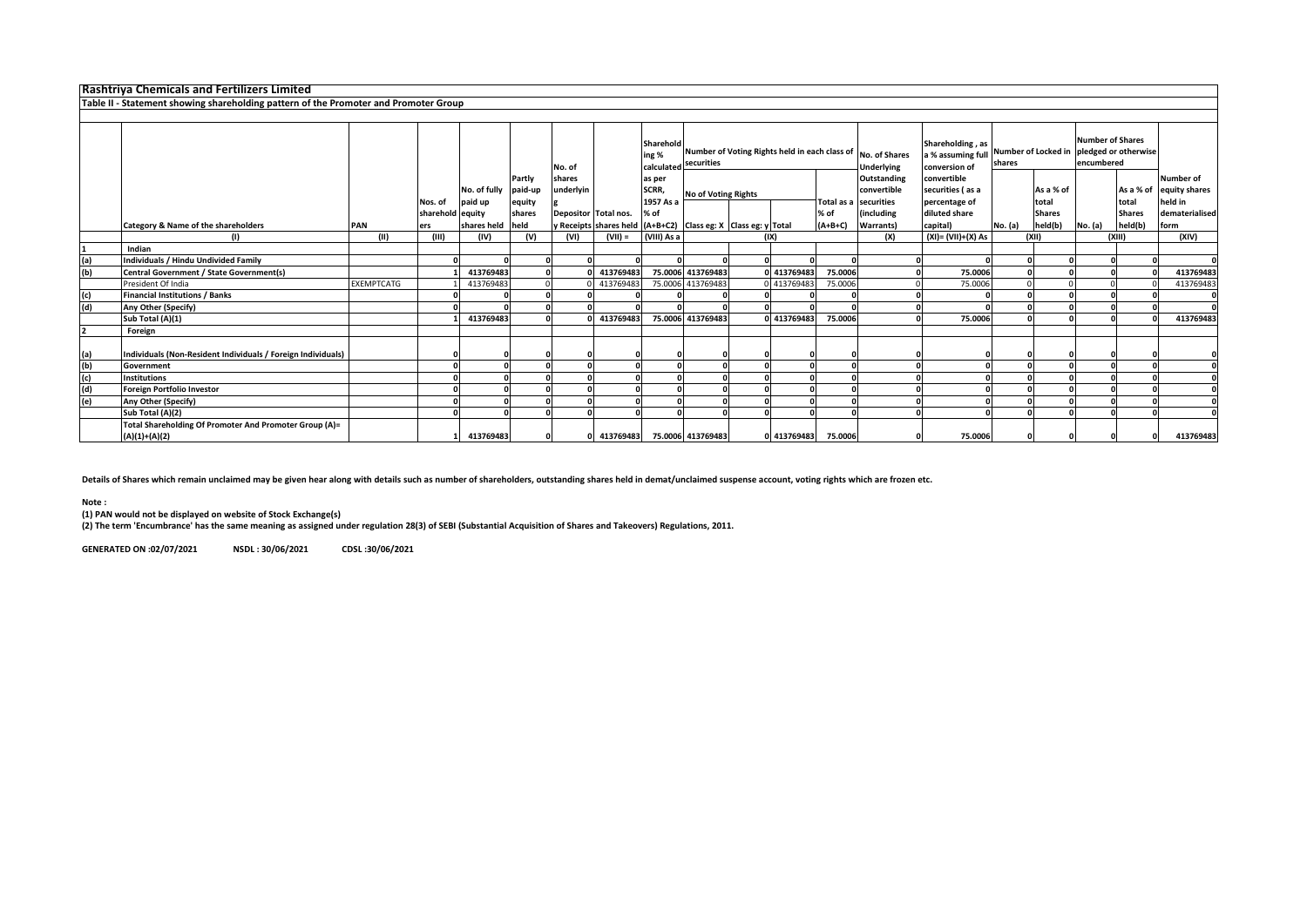|            | <b>Rashtriya Chemicals and Fertilizers Limited</b>                           |            |                   |                                                 |                             |                     |                      |                                      |                                                             |              |              |                                                                                                       |                                                        |                                                                   |              |                                                                                   |              |                                     |                                       |
|------------|------------------------------------------------------------------------------|------------|-------------------|-------------------------------------------------|-----------------------------|---------------------|----------------------|--------------------------------------|-------------------------------------------------------------|--------------|--------------|-------------------------------------------------------------------------------------------------------|--------------------------------------------------------|-------------------------------------------------------------------|--------------|-----------------------------------------------------------------------------------|--------------|-------------------------------------|---------------------------------------|
|            | Table III - Statement showing shareholding pattern of the Public shareholder |            |                   |                                                 |                             |                     |                      |                                      |                                                             |              |              |                                                                                                       |                                                        |                                                                   |              |                                                                                   |              |                                     |                                       |
|            |                                                                              |            |                   |                                                 |                             |                     |                      |                                      |                                                             |              |              |                                                                                                       |                                                        |                                                                   |              |                                                                                   |              |                                     |                                       |
|            |                                                                              |            |                   |                                                 |                             | No. of              |                      | Sharehold<br>ing %<br>calculated     | Number of Voting Rights held in each class of<br>securities |              |              | <b>Shareholding</b><br>as a %<br>No. of Shares<br>assuming full<br><b>Underlying</b><br>conversion of |                                                        | shares                                                            |              | <b>Number of Shares</b><br>Number of Locked in pledged or otherwise<br>encumbered |              | Number of                           |                                       |
|            |                                                                              |            | Nos. of           | No. of fully<br>sharehold paid up equity shares | Partly<br>paid-up<br>equity | shares<br>underlyin | Depositor Total nos. | as per<br>SCRR,<br>1957 As a<br>% of | <b>No of Voting Rights</b>                                  |              |              | <b>Fotal as a</b><br>% of                                                                             | Outstanding<br>convertible<br>securities<br>including) | convertible<br>securities (as a<br>percentage of<br>diluted share |              | As a % of<br>total<br><b>Shares</b>                                               |              | As a % of<br>total<br><b>Shares</b> | equity<br>shares held<br>dematerialis |
|            | Category & Name of the shareholders                                          | <b>PAN</b> | ers               | shares held                                     | held                        |                     | Receipts shares held | A+B+C2)                              | Class eg: X Class eg: y Total                               |              |              | (A+B+C)                                                                                               | Warrants)                                              | capital)                                                          | No. (a)      | held(b)                                                                           | No. (a)      | held(b)                             | ed form                               |
|            | (1)                                                                          | (11)       | (III)             | (IV)                                            | (V)                         | (VI)                | $(VII) =$            | (VIII) As a                          |                                                             |              | (IX)         |                                                                                                       | (X)                                                    | $(XI) = (VII)+(X)$                                                |              | (XII)                                                                             |              | (XIII)                              | (XIV)                                 |
|            | <b>Institutions</b>                                                          |            |                   |                                                 |                             |                     |                      |                                      |                                                             |              |              |                                                                                                       |                                                        |                                                                   |              |                                                                                   |              |                                     |                                       |
| (a)        | <b>Mutual Fund</b>                                                           |            | 5                 | 443778                                          |                             |                     | 443778               | 0.0804                               | 443778                                                      |              | 443778       | 0.0804                                                                                                |                                                        | 0.0804                                                            |              |                                                                                   | 0 NA         | <b>NA</b>                           | 438878                                |
| (b)        | <b>Venture Capital Funds</b>                                                 |            | $\mathbf{0}$      |                                                 | $\Omega$                    | $\mathbf{0}$        | $\Omega$             |                                      |                                                             | $\Omega$     | $\Omega$     |                                                                                                       |                                                        |                                                                   | $\Omega$     |                                                                                   | 0 NA         | <b>NA</b>                           |                                       |
| (c)        | Alternate Investment Funds                                                   |            | $\mathbf{0}$      | $\Omega$                                        | $\Omega$                    | $\mathbf{0}$        | $\Omega$             |                                      | $\Omega$                                                    | $\Omega$     | $\mathbf{0}$ | $\Omega$                                                                                              |                                                        | <sup>0</sup><br>$\Omega$                                          | $\mathbf 0$  |                                                                                   | 0 NA         | <b>NA</b>                           |                                       |
| (d)        | <b>Foreign Venture Capital Investors</b>                                     |            | $\mathbf{0}$      | $\mathbf{a}$                                    |                             | $\mathbf{0}$        | $\Omega$             |                                      | $\mathbf{a}$                                                |              |              |                                                                                                       |                                                        |                                                                   |              |                                                                                   | 0 NA         | <b>NA</b>                           |                                       |
| (e)        | Foreign Portfolio Investor                                                   |            | 35                | 4729979                                         | n                           | $\mathbf{0}$        | 4729979              | 0.8574                               | 4729979                                                     |              | 4729979      | 0.8574                                                                                                | $\Omega$                                               | 0.8574                                                            |              |                                                                                   | 0 NA         | <b>NA</b>                           | 4729979                               |
| (f)        | Financial Institutions / Banks                                               |            |                   | 9778<br>2086975                                 | <sup>0</sup>                | O<br>$\mathbf{0}$   | 9778<br>2086975      | 0.0018                               | 9778<br>2086975                                             |              | 9778         | 0.0018                                                                                                |                                                        | 0.0018                                                            |              |                                                                                   | 0 NA<br>0 NA | <b>NA</b><br><b>NA</b>              | 9778                                  |
| (g)<br>(h) | <b>Insurance Companies</b>                                                   |            | 4<br>$\mathbf{0}$ | $\Omega$                                        | $\Omega$                    | $\mathbf{0}$        |                      | 0.3783                               | $\Omega$                                                    | n            | 2086975      | 0.3783                                                                                                |                                                        | 0.3783<br>$\Omega$                                                | $\Omega$     |                                                                                   | 0 NA         | <b>NA</b>                           | 2086975                               |
| (i)        | Provident Funds/ Pension Funds<br>Any Other (Specify)                        |            | $\Omega$          | $\mathbf{a}$                                    | $\Omega$                    | $\mathbf{0}$        |                      |                                      |                                                             |              |              |                                                                                                       |                                                        |                                                                   | $\Omega$     |                                                                                   | 0 NA         | <b>NA</b>                           |                                       |
|            | Sub Total (B)(1)                                                             |            | 45                | 7270510                                         |                             | $\Omega$            | 7270510              | 1.3179                               | 7270510                                                     |              | 7270510      | 1.3179                                                                                                |                                                        | 1.3179                                                            |              |                                                                                   | 0 NA         | <b>NA</b>                           | 7265610                               |
|            | Central Government/ State Government(s)/                                     |            |                   |                                                 |                             |                     |                      |                                      |                                                             |              |              |                                                                                                       |                                                        |                                                                   |              |                                                                                   |              |                                     |                                       |
|            | <b>President of India</b>                                                    |            |                   |                                                 |                             |                     |                      |                                      |                                                             |              |              |                                                                                                       |                                                        |                                                                   |              |                                                                                   |              |                                     |                                       |
|            | Sub Total (B)(2)                                                             |            | $\mathbf{0}$      | $\mathbf{0}$                                    | $\mathbf{r}$                |                     | $\Omega$             |                                      |                                                             |              |              | $\Omega$                                                                                              |                                                        |                                                                   |              |                                                                                   | OINA         | <b>NA</b>                           |                                       |
|            | <b>Non-Institutions</b>                                                      |            |                   |                                                 |                             |                     |                      |                                      |                                                             |              |              |                                                                                                       |                                                        |                                                                   |              |                                                                                   |              |                                     |                                       |
| (a)        | <b>Individuals</b>                                                           |            |                   | $\Omega$                                        |                             |                     |                      |                                      |                                                             |              |              |                                                                                                       |                                                        |                                                                   | $\Omega$     |                                                                                   | <b>NA</b>    | <b>NA</b>                           |                                       |
|            | . Individual shareholders holding nominal                                    |            |                   |                                                 |                             |                     |                      |                                      |                                                             |              |              |                                                                                                       |                                                        |                                                                   |              |                                                                                   |              |                                     |                                       |
|            | share capital up to Rs. 2 lakhs.                                             |            | 232918            | 93244053                                        |                             |                     | 93244053             | 16.9016                              | 93244053                                                    |              | 93244053     | 16.9016                                                                                               |                                                        | 16.9016                                                           |              |                                                                                   | 0 NA         | <b>NA</b>                           | 93164363                              |
|            | ii. Individual shareholders holding nominal                                  |            |                   |                                                 |                             |                     |                      |                                      |                                                             |              |              |                                                                                                       |                                                        |                                                                   |              |                                                                                   |              |                                     |                                       |
|            | share capital in excess of Rs. 2 lakhs.                                      |            | 340               | 19081757                                        |                             |                     | 19081757             | 3.4588                               | 19081757                                                    |              | 19081757     | 3.4588                                                                                                |                                                        | 3.4588                                                            |              |                                                                                   | 0 NA         | <b>NA</b>                           | 18970957                              |
| (b)        | <b>NBFCs registered with RBI</b>                                             |            |                   | 1387                                            | n                           | O                   | 1387                 | 0.0003                               | 1387                                                        | $\Omega$     | 1387         | 0.0003                                                                                                |                                                        | 0.0003                                                            | $\mathbf{0}$ |                                                                                   | OINA         | <b>NA</b>                           | 1387                                  |
|            | <b>Trust Employee</b>                                                        |            |                   | 16800                                           |                             |                     | 16800                | 0.003                                | 16800                                                       |              | 16800        | 0.003                                                                                                 |                                                        | 0.003                                                             |              |                                                                                   | ONA          | <b>NA</b>                           | 16800                                 |
|            | <b>Overseas Depositories (holding DRs) (balancing</b>                        |            |                   |                                                 |                             |                     |                      |                                      |                                                             |              |              |                                                                                                       |                                                        |                                                                   |              |                                                                                   |              |                                     |                                       |
| (d)        | figure)                                                                      |            | $\Omega$          |                                                 |                             |                     |                      |                                      |                                                             |              |              |                                                                                                       |                                                        |                                                                   |              |                                                                                   | 0 NA         | <b>NA</b>                           |                                       |
| (c)        | Any Other (Specify)                                                          |            | 7668              | 18304110                                        | $\Omega$                    | 0                   | 18304110             | 3.3178                               | 18304110                                                    |              | 18304110     | 3.3178                                                                                                | $\Omega$                                               | 3.3178                                                            | $\mathbf 0$  |                                                                                   | 0 NA         | <b>NA</b>                           | 17468810                              |
|            | <b>IEPF</b>                                                                  |            |                   | 137917                                          |                             | $\mathbf{0}$        | 137917               | 0.025                                | 137917                                                      |              | 137917       | 0.025                                                                                                 |                                                        | 0.025                                                             | $\Omega$     |                                                                                   | 0 NA         | <b>NA</b>                           | 137917                                |
|            | <b>Trusts</b>                                                                |            | $\overline{ }$    | 162627                                          | $\Omega$                    | $\mathbf{0}$        | 162627               | 0.0295                               | 162627                                                      | $\mathbf{0}$ | 162627       | 0.0295                                                                                                | $\mathbf{0}$                                           | 0.0295                                                            | ol           |                                                                                   | 0 NA         | <b>NA</b>                           | 162627                                |
|            | <b>Foreign Nationals</b>                                                     |            |                   | 500                                             |                             | 0                   | 500                  | 0.0001                               | 500                                                         | $\Omega$     | 500          | 0.0001                                                                                                |                                                        | 0.0001                                                            | 0            |                                                                                   | 0 NA         | <b>NA</b>                           | 500                                   |
|            | <b>Hindu Undivided Family</b>                                                |            | 4841              | 5683912                                         |                             | 0                   | 5683912              | 1.0303                               | 5683912                                                     |              | 5683912      | 1.0303                                                                                                |                                                        | 1.0303                                                            |              |                                                                                   | 0 NA         | <b>NA</b>                           | 5683912                               |
|            | Non Resident Indians (Non Repat)                                             |            | 566               | 564286                                          |                             | $\mathbf{0}$        | 564286               | 0.1023                               | 564286                                                      |              | 564286       | 0.1023                                                                                                |                                                        | 0.1023                                                            |              |                                                                                   | 0 NA         | <b>NA</b>                           | 564286                                |
|            | Non Resident Indians (Repat)                                                 |            | 1237              | 2792468                                         |                             | $\mathbf{0}$        | 2792468              | 0.5062                               | 2792468                                                     |              | 2792468      | 0.5062                                                                                                |                                                        | 0.5062                                                            | $\Omega$     |                                                                                   | 0 NA         | <b>NA</b>                           | 1965368                               |
|            | Body Corporate-Ltd Liability-Partnership-DR                                  |            | 38                | 387609                                          | O                           | 0                   | 387609               | 0.0703                               | 387609                                                      |              | 387609       | 0.0703                                                                                                |                                                        | 0.0703                                                            | 0            |                                                                                   | 0 NA         | <b>NA</b>                           | 387609                                |
|            | <b>Clearing Member</b>                                                       |            | 280               | 2269623                                         | $\Omega$                    | $\mathbf{0}$        | 2269623              | 0.4114                               | 2269623                                                     |              | 2269623      | 0.4114                                                                                                | 0                                                      | 0.4114                                                            | $\mathbf{0}$ |                                                                                   | 0 NA         | <b>NA</b>                           | 2269623                               |
|            | <b>Bodies Corporate</b>                                                      |            | 697               | 6305168                                         |                             |                     | 6305168              | 1.1429                               | 6305168                                                     |              | 6305168      | 1.1429                                                                                                |                                                        | 1.1429                                                            | 0            |                                                                                   | 0 NA         | <b>NA</b>                           | 6296968                               |
|            | Sub Total (B)(3)                                                             |            | 240930            | 130648107                                       |                             |                     | 130648107            | 23.6815                              | 130648107                                                   |              | 130648107    | 23.6815                                                                                               |                                                        | 23.6815                                                           |              |                                                                                   | 0 NA         | <b>NA</b>                           | 129622317                             |
|            | <b>Total Public Shareholding (B)=</b>                                        |            |                   |                                                 |                             |                     |                      |                                      |                                                             |              |              |                                                                                                       |                                                        |                                                                   |              |                                                                                   |              |                                     |                                       |
|            | $(B)(1)+(B)(2)+(B)(3)$                                                       |            | 240975            | 137918617                                       |                             |                     | 137918617            |                                      | 24.9994 137918617                                           |              | 137918617    | 24.9994                                                                                               |                                                        | 24.9994                                                           |              |                                                                                   | 0 NA         | <b>NA</b>                           | 136887927                             |

**Details of the shareholders acting as persons in Concert including their Shareholding (No. and %):**<br>No. of shareholders **No.** of Shares

**No. of shareholders No. of Shares**

**Details of Shares which remain unclaimed may be given hear along with details such as number of shareholders, outstanding shares held in demat/unclaimed suspense account, voting rights which are frozen etc.**

**Note :**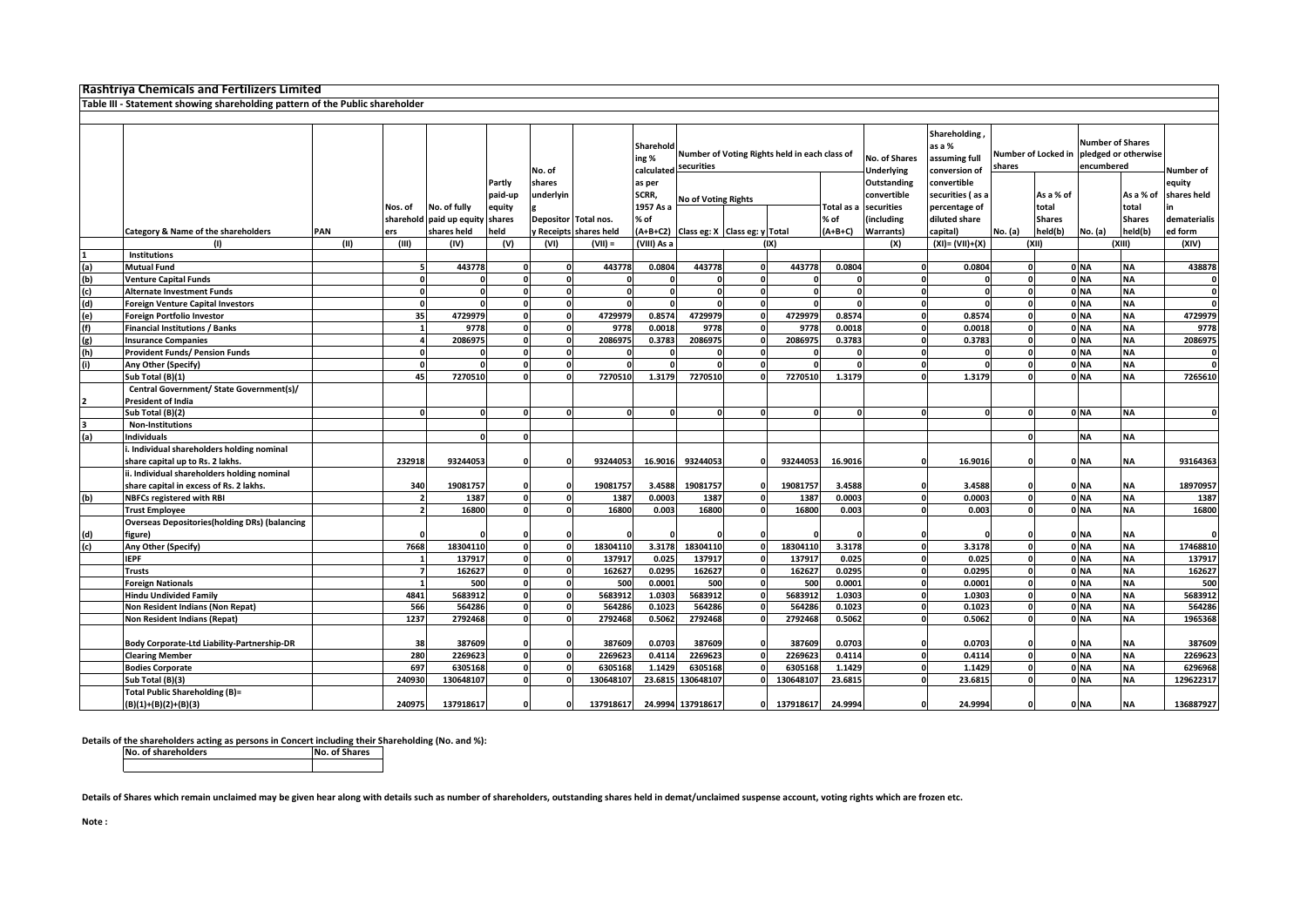**(1) PAN would not be displayed on website of Stock Exchange(s).** 

(2) The above format needs to disclose name of all holders holding more than 1% of total number of shares<br>(3) W.r.t. the information pertaining to Depository Receipts, the same may be disclosed in the respective columns to